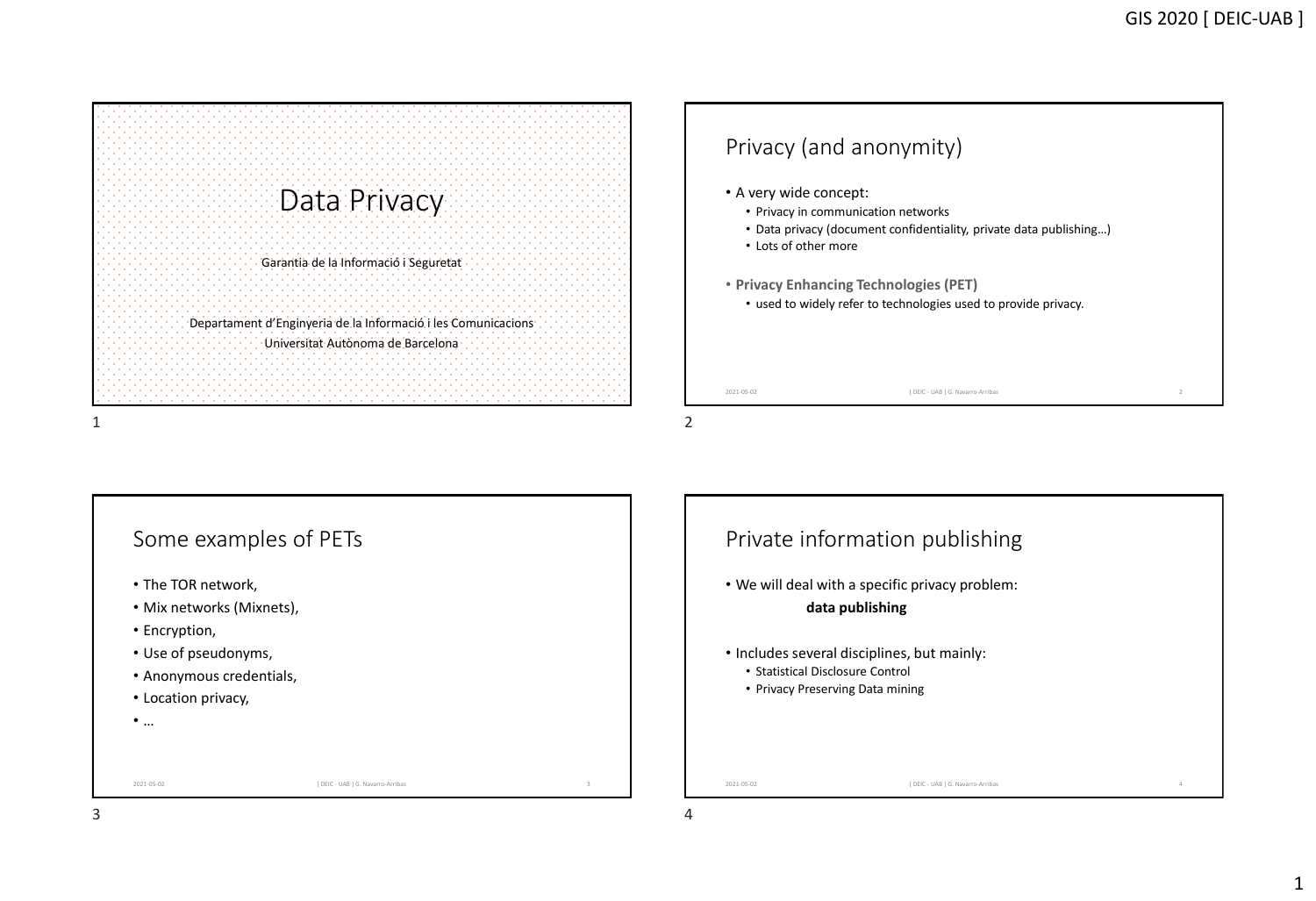



### Definitions: anonymity

**Anonymity** of a subject means that the subject is not identifiable with a set of subjects, the **anonymity set**.

**Unlinkability** of two or more items of interest (e.g. subjects, messages, actions, …) from an attacker' s perspective means that within the system, the attacker cannot sufficiently distinguish whether these items are related or not

2021-05-02 7 [ DEIC - UAB ] G. Navarro-Arribas

## Definitions: disclosure

**Disclosure** takes place when attackers take advantages of the  $\vert$  observation of available data to improve their knowledge on some confidential information about an item of interest.

### • **Identity disclosure**

- The attacker can correctly identify a particular entity in the system, or can link some protected data to an specific entity.
- **Attribute disclosure**
- 2021-05-02 8 [ DEIC UAB ] G. Navarro-Arribas • The attacker can learn something new about an attribute of an entity.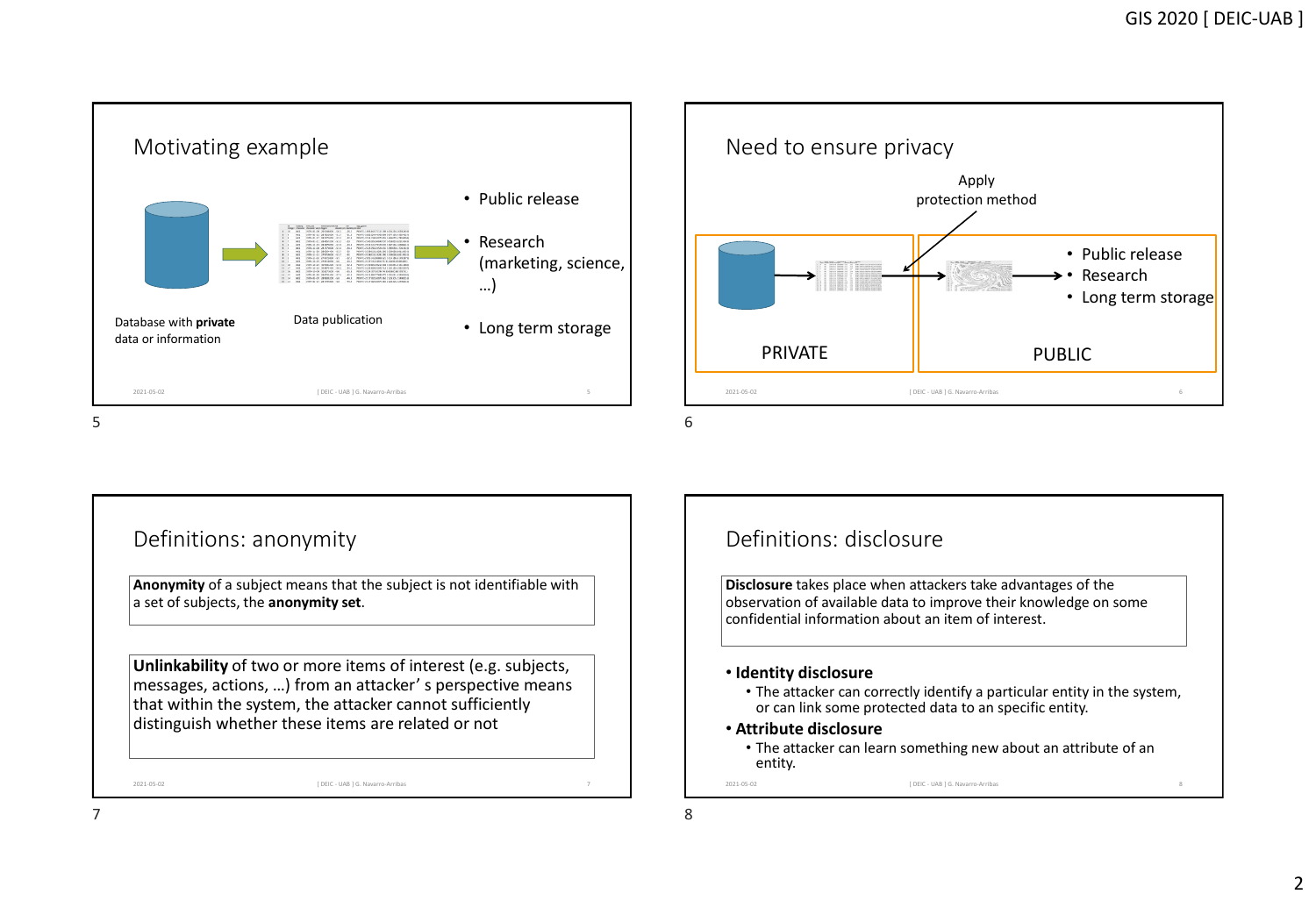|          |                                                                                                                                       |     | . This table has been naively anonymized by removing identifier<br>attributes (name, national ID number, etc.) |        |
|----------|---------------------------------------------------------------------------------------------------------------------------------------|-----|----------------------------------------------------------------------------------------------------------------|--------|
|          | City                                                                                                                                  | Age | <b>Profession</b>                                                                                              | Income |
|          | Campeche                                                                                                                              | 30  | Teacher                                                                                                        | 200    |
|          | Campeche                                                                                                                              | 30  | Teacher                                                                                                        | 250    |
|          | Campeche                                                                                                                              | 30  | Teacher                                                                                                        | 300    |
|          | Palengue                                                                                                                              | 27  | Physician                                                                                                      | 350    |
|          | Palengue                                                                                                                              | 45  | Police                                                                                                         | 250    |
| 1.<br>2. | . But, what happens if an attacker knows:<br>Alice is 30 years old and lives in Campeche<br>Bob is 45 years old and lives in Palengue |     |                                                                                                                |        |

| Name             | Passport | Profession | City       | Age | Salary |
|------------------|----------|------------|------------|-----|--------|
| Alfredo Pareja   | AS3682   | Teacher    | Guayaquil  | 23  | 600    |
| Eugenio Espejo   | RX3453   | Teacher    | Quito      | 48  | 500    |
| Raul Perez       | TS5645   | Policeman  | Loja       | 20  | 734    |
| Francisco Proaño | XB3456   | Writer     | Guayaquil  | 32  | 543    |
| Cesar Davila     | AE4324   | Teacher    | Cuenca     | 38  | 890    |
| Ignacio Laso     | FF3455   | Writer     | Quito      | 41  | 678    |
| Raul Serrano     | LO0903   | Policeman  | Portoviejo | 21  | 399    |
| Luz Argentina    | KO8264   | Policeman  | Quevedo    | 44  | 943    |
| Abdon Ubidia     | RC3766   | Teacher    | Machala    | 31  | 632    |

 $9$ 

|              |                         |               | Example 2: naïve anonymization    |            |     |        |
|--------------|-------------------------|---------------|-----------------------------------|------------|-----|--------|
|              | Name                    | Passport      | Profession                        | City       | Age | Salary |
| Are you from | Identity                | <b>XXXXXX</b> | Teacher                           | Guayaquil  | 32  | 600    |
| Quevedo?     | disclosure              | <b>XXXXXX</b> | Teacher                           | Quito      | 48  | 500    |
|              | <b>XXXXXX</b>           | <b>XXXXXX</b> | Teacher                           | Loja       | 20  | 734    |
|              | <b>XXXXXX</b>           | <b>XXXXXX</b> | Writer                            | Guayaquil  | 32  | 543    |
| Are you from | <b>VVVVVV</b>           | <b>XXXXXX</b> | Teacher                           | Cuenca     | 38  | 890    |
| Guayaquil?   | Attribute<br>disclosure | <b>XXXXXX</b> | Writer                            | Quito      | 41  | 678    |
|              | <b>AAAAAA</b>           | <b>XXXXXX</b> | Policeman                         | Portoviejo | 21  | 399    |
|              | <b>XXXXXX</b>           | XXXXXX        | Policeman                         | Quevedo    | 44  | 943    |
|              | <b>XXXXXX</b>           | <b>XXXXXX</b> | <b>Teacher</b>                    | Machala    | 31  | 632    |
| 2021-05-02   |                         |               | [ DEIC - UAB 1 G. Navarro-Arribas |            |     | 11     |

### Example: AOL Case

- AOL publicly releases in 2006: query logs by 650,000 users over 3 months
- Logs where apparently anonymized

24969 orioles tickets 2006-05-31 12:31:57 2 http://www.greatseats.com

- 24969 jennifer craford my space.com 2006-05-31 19:15:02 24969 jennifer crawford my space.com 2006-05-31 19:16:05
- 14423 boston redsoxweb page.com 2006-03-28 17:51:55
- 14423 www.bostonredsox 2006-03-28 18:12:26 1 http://boston.redsox.mlb.com ...

2021-05-02 12 [ DEIC - UAB ] G. Navarro-Arribas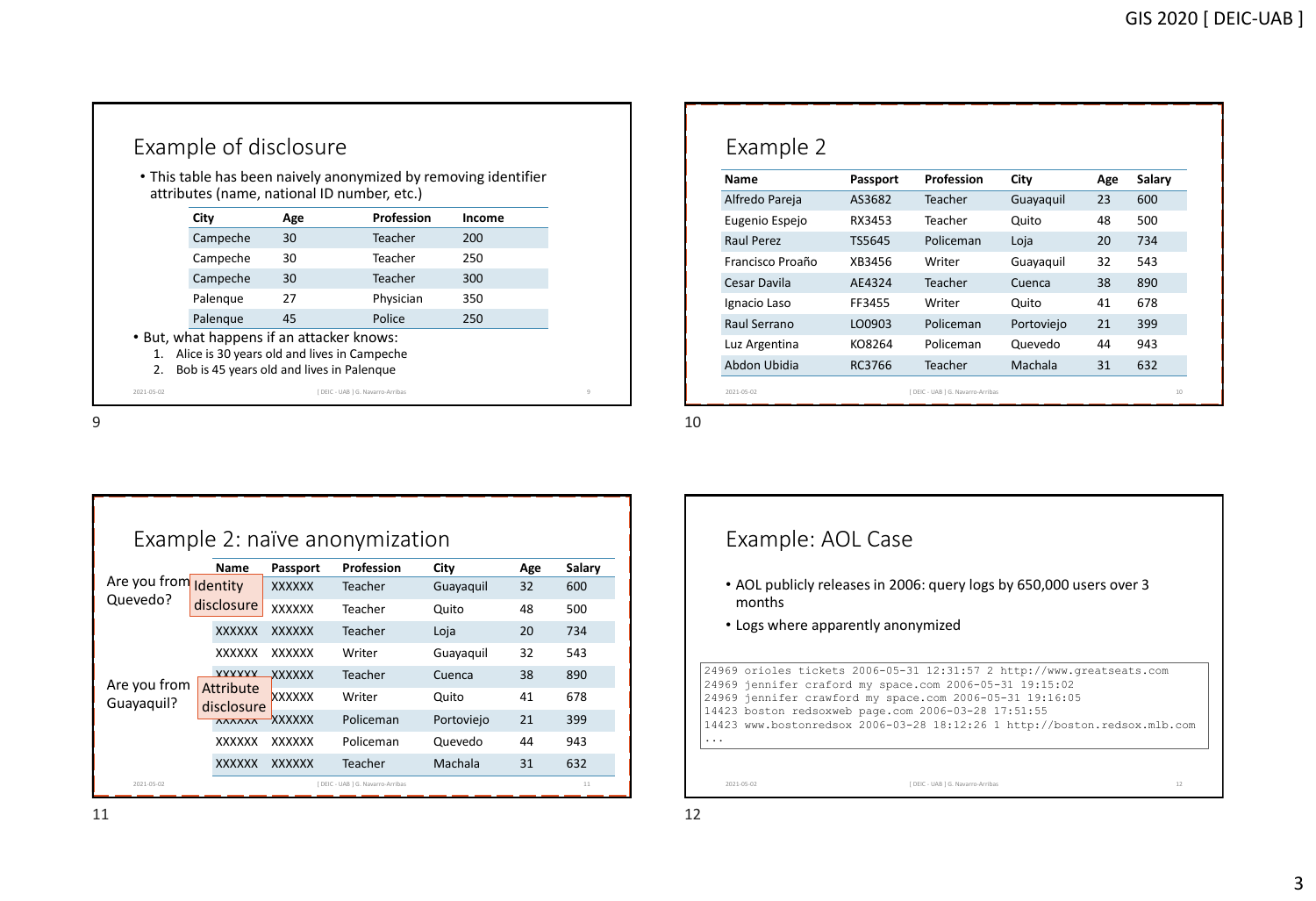



 $13$ 





 $15$  15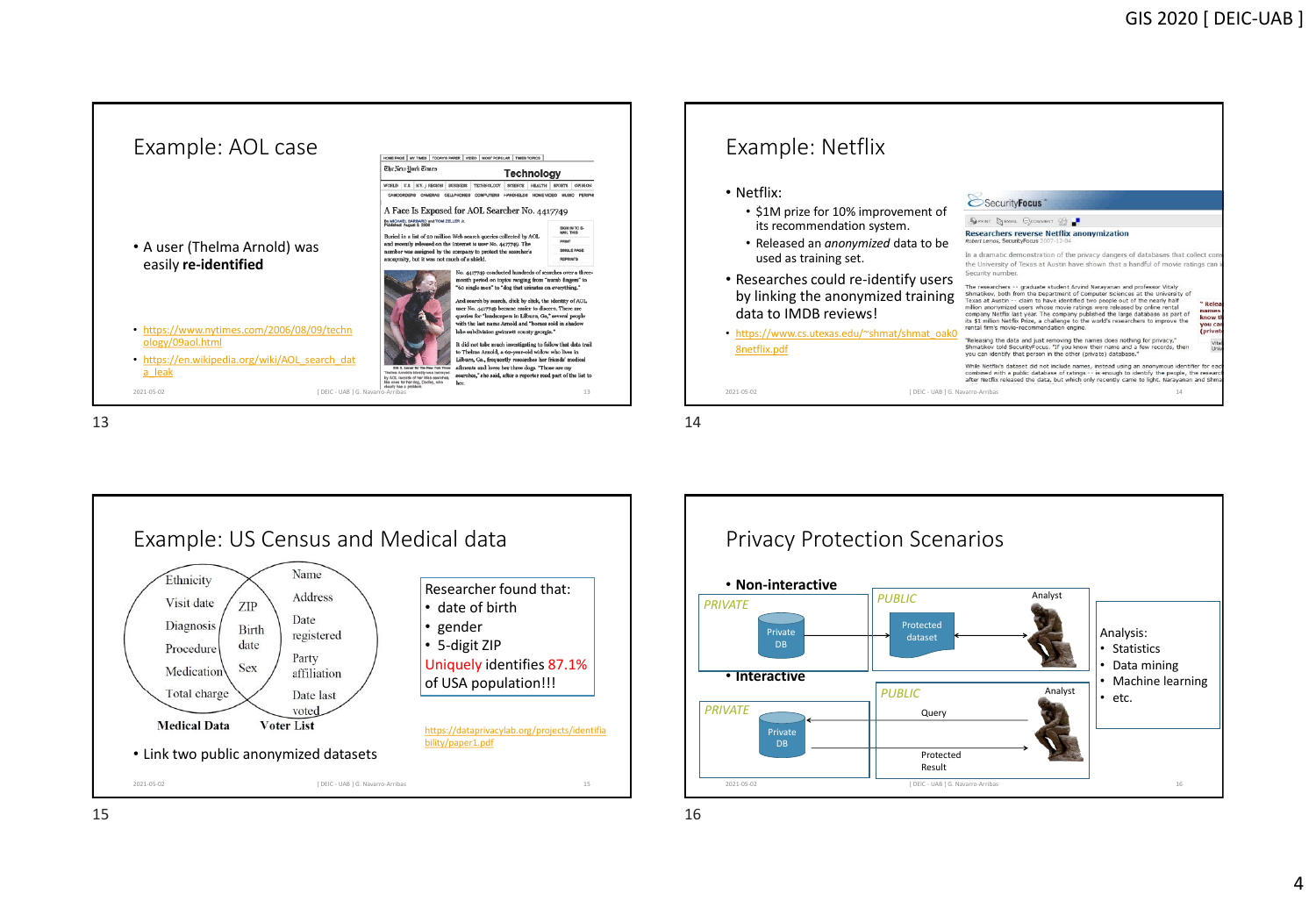

| <b>Identifiers</b> |          | <b>Quasi-identifiers</b>          |             |     | Confidential |
|--------------------|----------|-----------------------------------|-------------|-----|--------------|
| <b>Name</b>        | Passport | <b>Profession</b>                 | <b>City</b> | Age | Salary       |
| Alfredo Pareja     | AS3682   | Teacher                           | Guayaquil   | 23  | 600          |
| Eugenio Espejo     | RX3453   | Teacher                           | Quito       | 48  | 500          |
| Raul Perez         | TS5645   | Policeman                         | Loja        | 20  | 734          |
| Francisco Proaño   | XB3456   | Writer                            | Guayaquil   | 32  | 543          |
| Cesar Davila       | AE4324   | Teacher                           | Cuenca      | 38  | 890          |
| Ignacio Laso       | FF3455   | Writer                            | Quito       | 41  | 678          |
| Raul Serrano       | LO0903   | Policeman                         | Portoviejo  | 21  | 399          |
| Luz Argentina      | KO8264   | Policeman                         | Quevedo     | 44  | 943          |
| Abdon Ubidia       | RC3766   | Teacher                           | Machala     | 31  | 632          |
| 2021-05-02         |          | [ DEIC - UAB ] G. Navarro-Arribas |             |     | 19           |

# Definition of k-anonymity

A dataset X satisfies k-anonymity with respect to a set of quasiidentifiers when the projection of X in this set results into a partition of  $X$  in sets of at least k indistinguishable records

- There are **k** indistinguishable items
- An item (individual) cannot be distinguished from other k-1 items from the dataset.

2021-05-02 20 [ DEIC - UAB ] G. Navarro-Arribas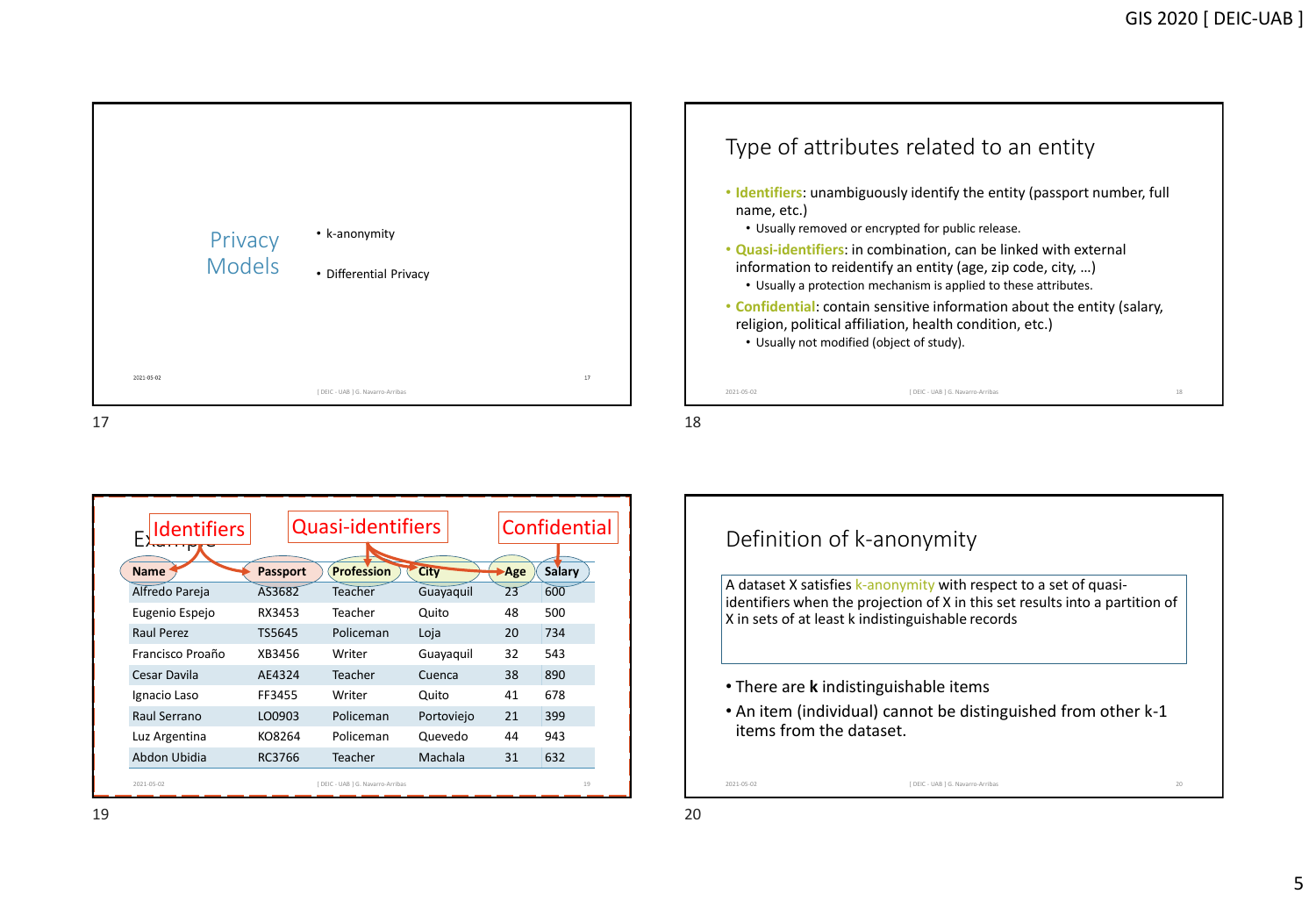|            |     |        | Example of k-anonymity |           |                |        |
|------------|-----|--------|------------------------|-----------|----------------|--------|
| City       | Age | Salary |                        | City      | Age            | Salary |
| Guayaquil  | 23  | 600    |                        | (Ecuador) | [20, 29]       | 600    |
| Quito      | 48  | 500    |                        | (Ecuador) | [40, 49]       | 500    |
| Loja       | 20  | 734    | 3-anonymous            | (Ecuador) | $[20, 29]$ 734 |        |
| Guayaguil  | 32  | 543    | table                  | (Ecuador) | $[30, 39]$ 543 |        |
| Cuenca     | 38  | 890    |                        | (Ecuador) | $[30, 39]$ 890 |        |
| Quito      | 41  | 678    |                        | (Ecuador) | [40, 49]       | 678    |
| Portoviejo | 21  | 399    |                        | (Ecuador) | $[20, 29]$ 399 |        |
| Quevedo    | 44  | 943    |                        | (Ecuador) | $[40, 49]$ 943 |        |
| Machala    | 31  | 632    |                        | (Ecuador) | $[30, 39]$ 632 |        |





Differential privacy

- For any  $D_1$ ,  $D_2$ : two versions of the database  $D$  that differ in at most one item (element, record, …)
- If we perform the same query to both, the result should be approximately the same.
- $\varepsilon$  is the level of privacy (smaller  $\varepsilon \Longrightarrow$  greater privacy). E.g. for values:
	- 0: total privacy (both queries return the same answer)
	- 0.01: both probabilities differ by <1%
	- 1: both probabilities differ by *e*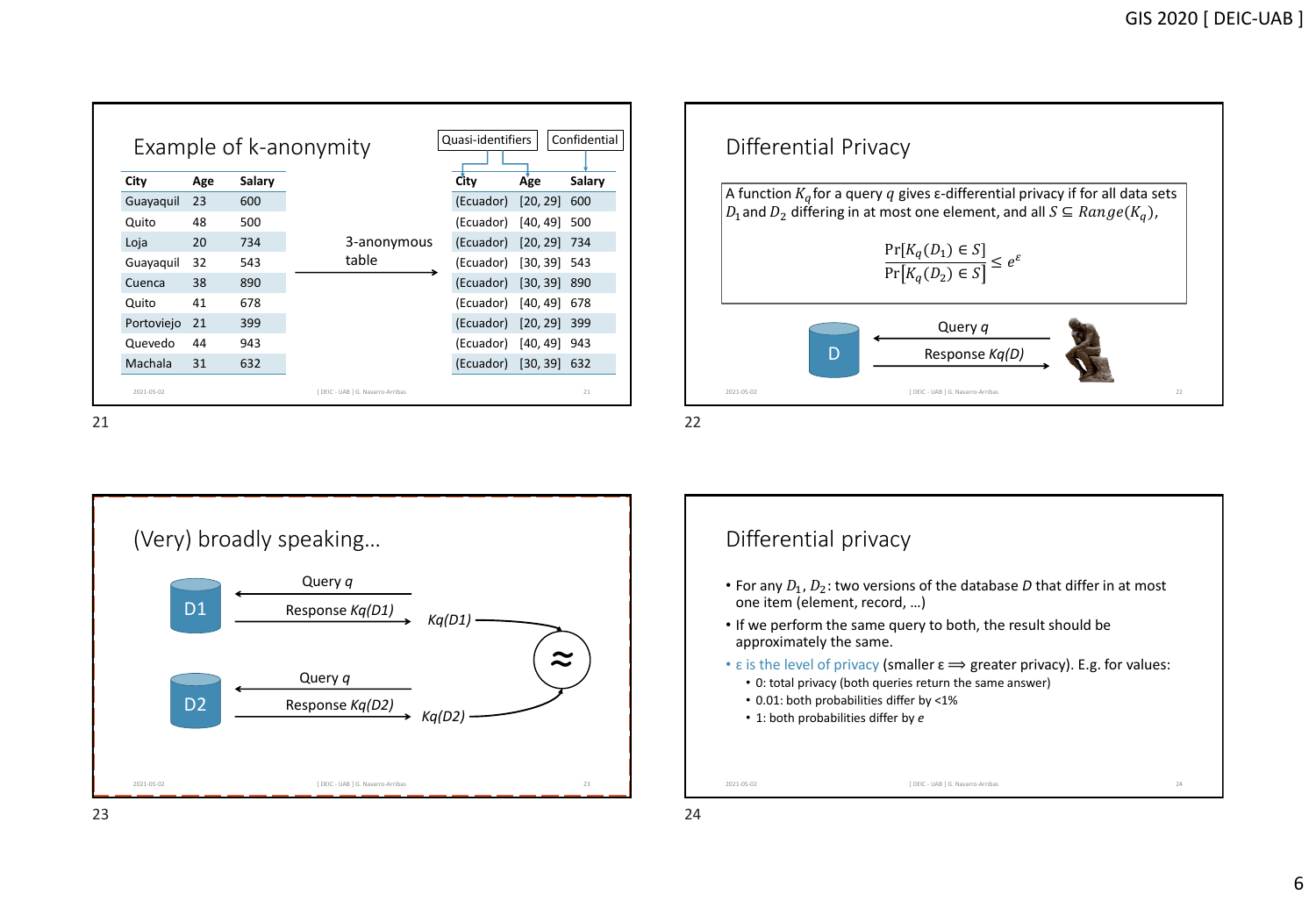|             | Table 1: $D_1$ |         |             | Table 2: $D_2$ |         |          |
|-------------|----------------|---------|-------------|----------------|---------|----------|
| nombre      | edad           | salario | nombre      | edad           | salario |          |
| Ataúlfo     | 43             | 100     | Ataúlfo     | 43             | 100     |          |
| Sigerico    | 15             | 300     | Walia.      | 50             | 200     | $f(D_1)$ |
| Walia       | 50             | 200     | Teodoredo   | 51             | 100     | $D_1$    |
| Teodoredo   | 51             | 100     | Turismundo  | 35             | 500     |          |
| Turismundo  | 35             | 500     | Tedorico II | 40             | 300     | $f(D_2)$ |
| Tedorico II | 40             | 300     | Eurico      | 44             | 700     |          |
| Eurico      | 44             | 700     | Alarico II  | 49             | 300     | $D_{2}$  |
| Alarico II  | 49             | 300     | Gesaleico   | 69             | 500     |          |
| Gesaleico   | 69             | 500     |             |                |         |          |
| Amalarico   | 24             | 200     | Amalarico   | 24             | 200     |          |





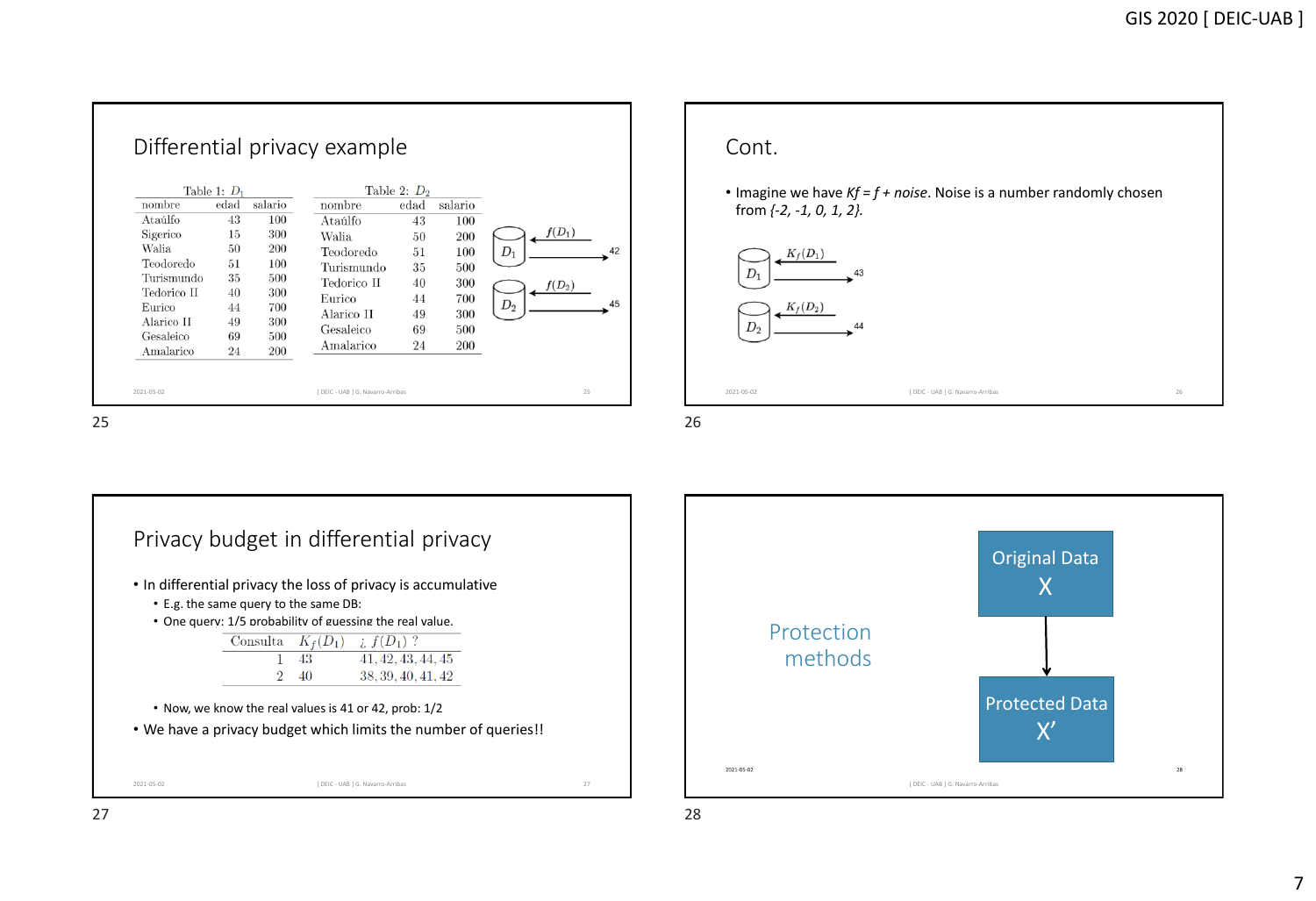



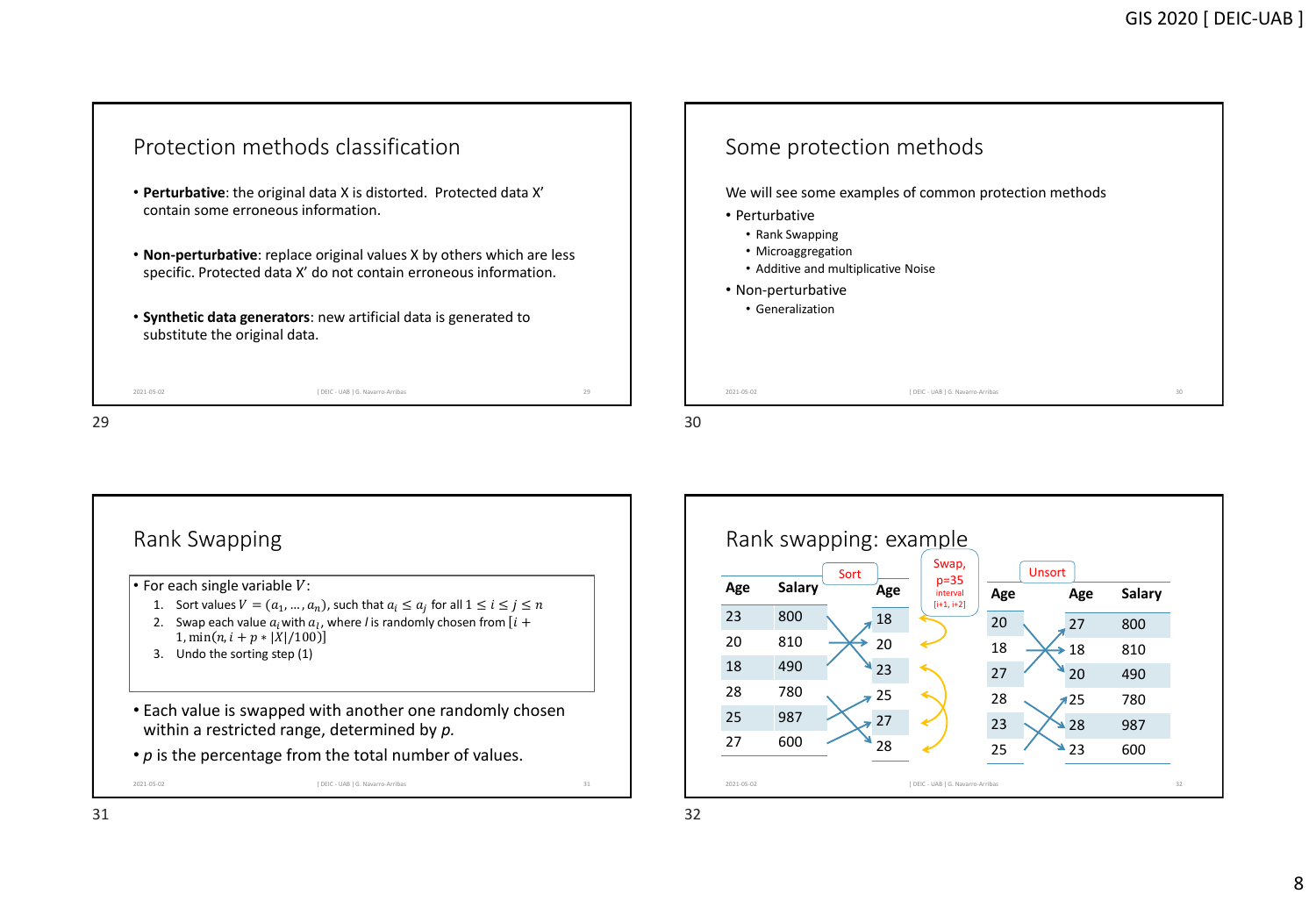

|     |        | Partition |     | Aggregation, replacement |      |      |               |
|-----|--------|-----------|-----|--------------------------|------|------|---------------|
| Age | Salary | $k=2$     | ۸ge |                          | Age  | Age  | <b>Salary</b> |
| 23  | 800    |           | 23  |                          | 24   | 24   | 800           |
| 20  | 810    |           | 20  |                          | 19   | 19   | 810           |
| 18  | 490    |           | 18  |                          | 19   | 19   | 490           |
| 28  | 780    |           | 28  |                          | 27.5 | 27.5 | 780           |
| 25  | 987    |           | 25  |                          | 24   | 24   | 987           |
| 27  | 600    |           | 27  |                          | 27.5 | 27.5 | 600           |



### Microaggregation: example (multivariate) 2021-05-02 36 [ DEIC - UAB ] G. Navarro-Arribas **Weight Age Pathogen** 70 33 Virus 84 40 Bacteria 59 15 Virus 69 35 Protozoa 63 25 Virus 60 20 Bacteria **Weight Age Pathogen** 74.3 36 Virus 74.3 36 Bacteria 60.6 20 Virus 74.3 36 Protozoa 60.6 20 Virus 60.6 20 Bacteria Microaggregation  $k=3$ applied to quasiidentifiers: Weight and Age 3-anonymous table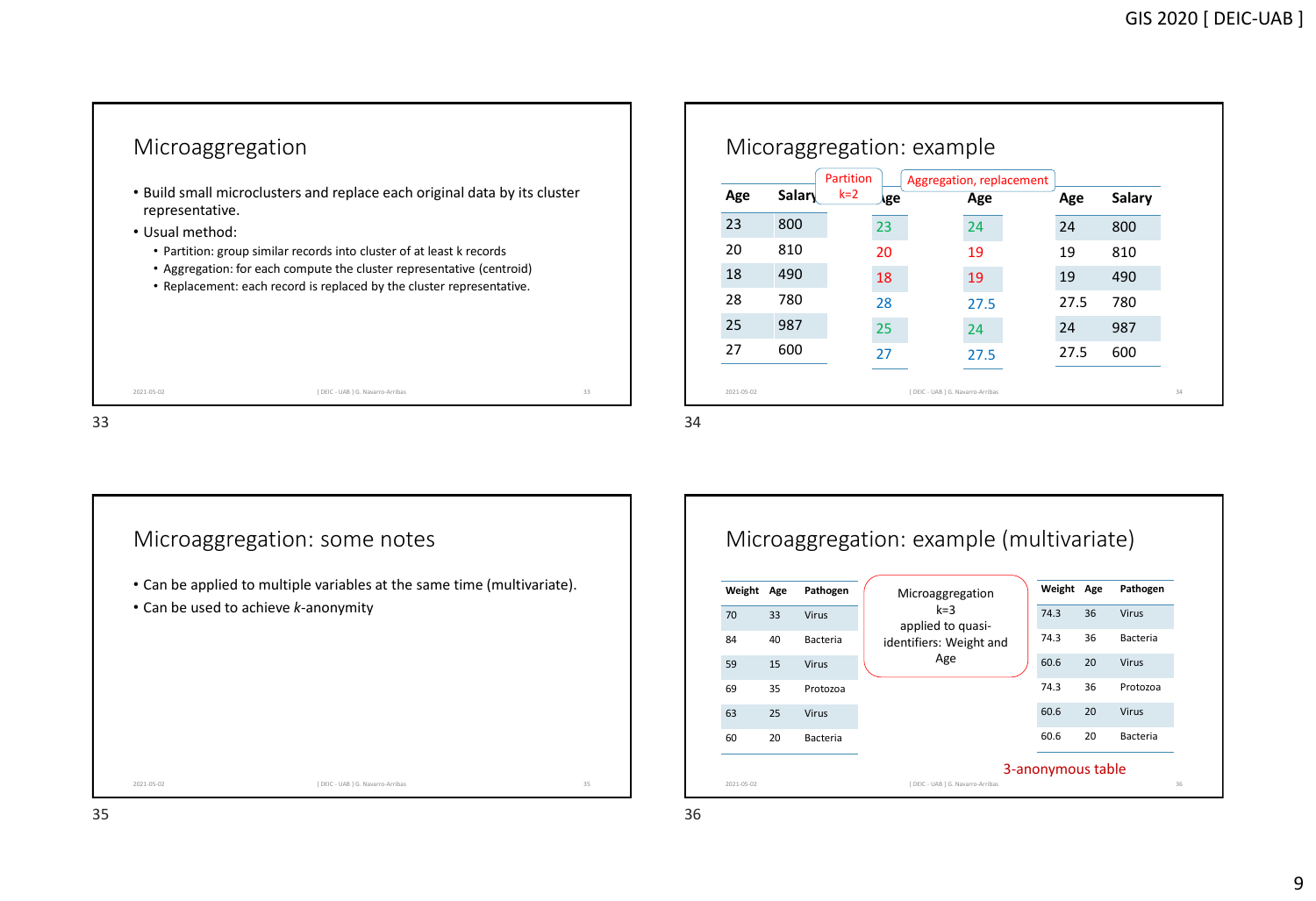



### Generalization

• Generalization of values following a given scheme or hierarchy.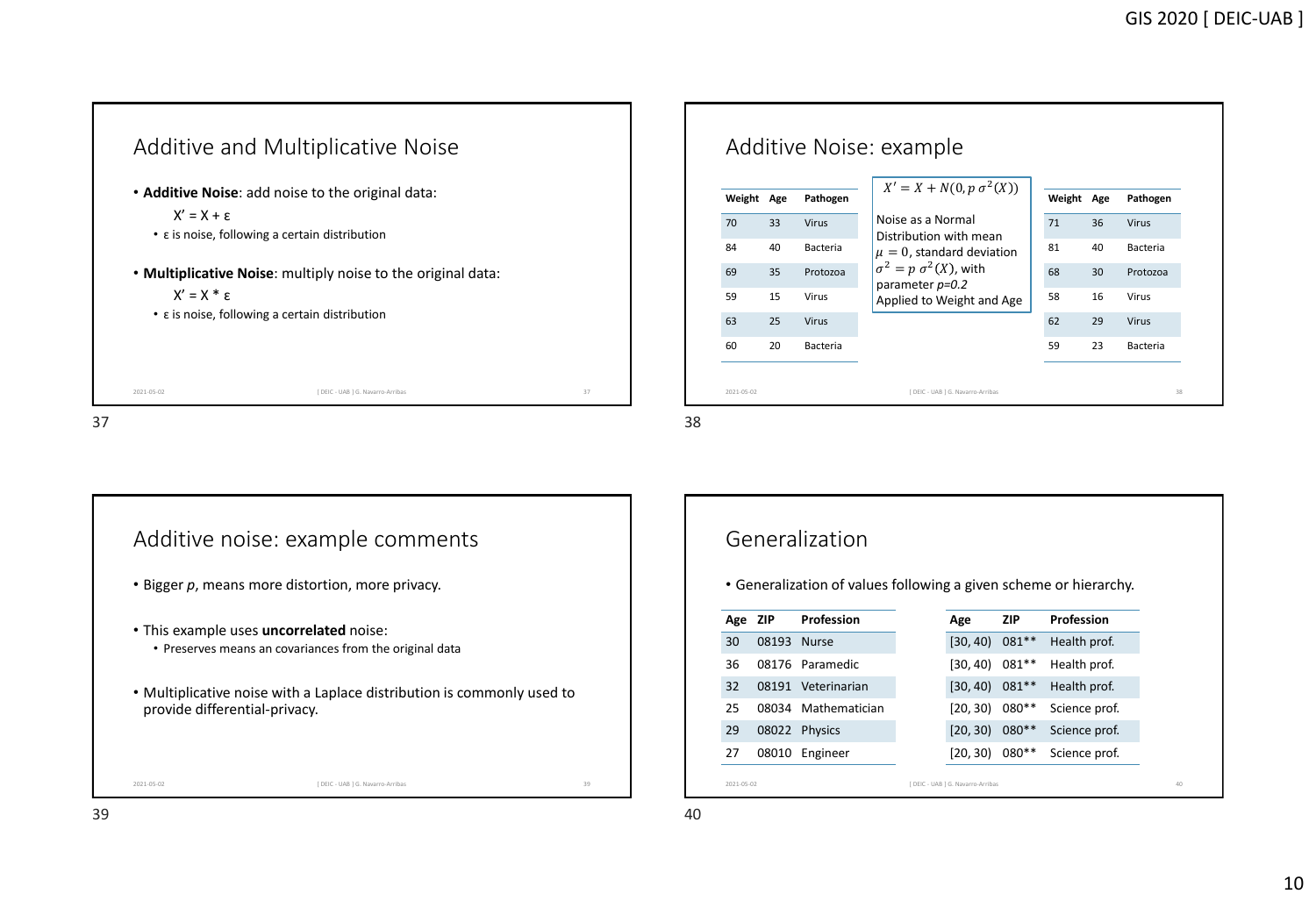



| $X = M$          |            | $X' = M'$ |                                                                                                                                                         |
|------------------|------------|-----------|---------------------------------------------------------------------------------------------------------------------------------------------------------|
| $30.0$ 2.0       | $29.0$ 2.5 |           |                                                                                                                                                         |
| 22.0 2.0         | 23.5 1.5   |           | $MSE(M, M') = \frac{\sum_{ij} (M_{ij} - M'_{ij})^2}{c(M)}$                                                                                              |
| $25.0 \quad 1.0$ | $23.5$ 1.5 |           |                                                                                                                                                         |
| 28.0 3.0         | 29.0 2.5   |           | Microaggregation k=2                                                                                                                                    |
|                  |            |           | $=$ $((30.0 - 29.0)^2 + (2.0 - 2.5)^2 + (22.0 - 23.5)^2 + (2.0 - 1.5)^2 + (25.0 - 23.5)^2)$<br>$+(1.0-1.5)^{2}+(28.0-29.0)^{2}+(3.0-2.5)^{2})/8=0.9375$ |